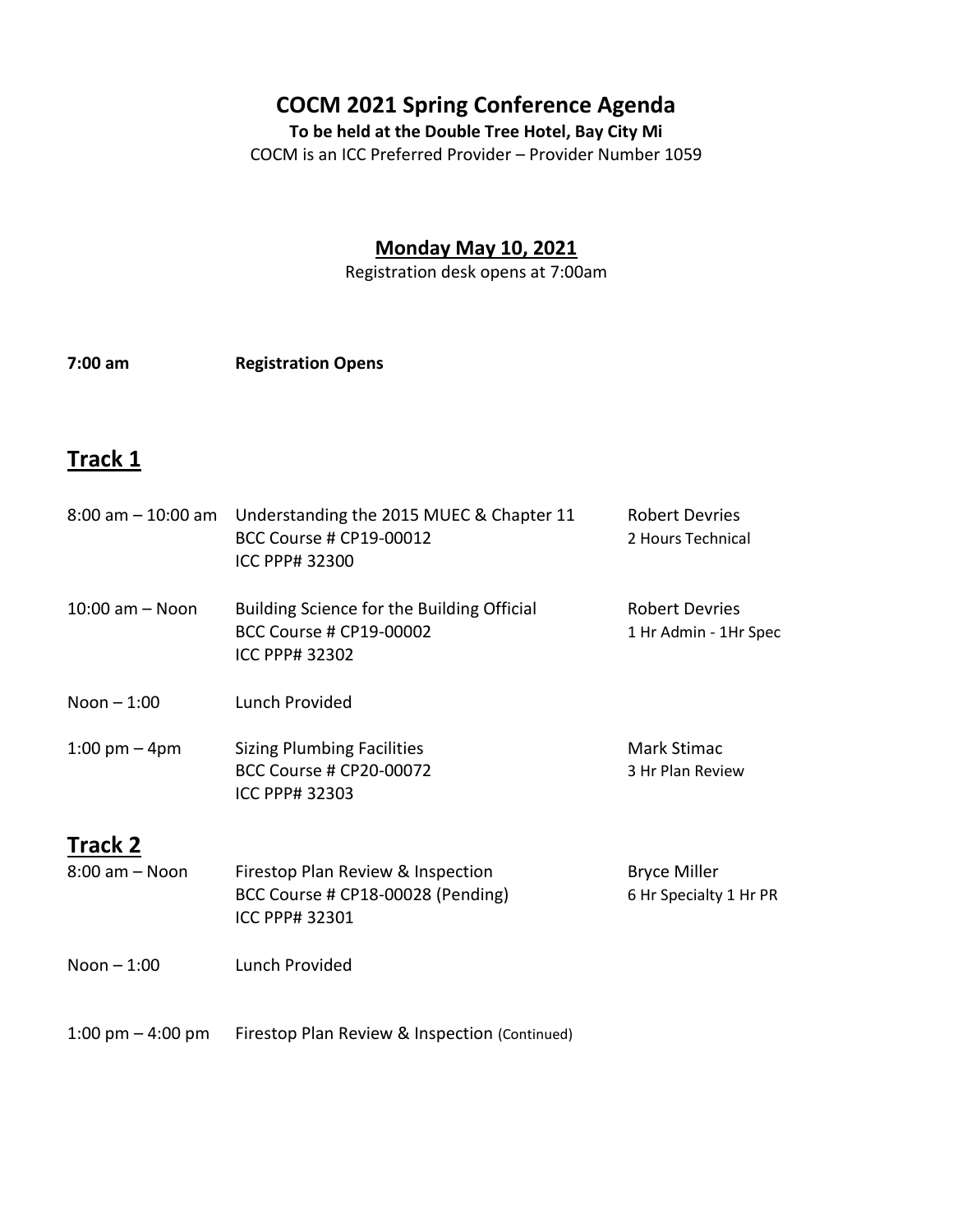#### **Tuesday May 11, 2021**

Registration desk opens at 7:30 am

# **Track 1**

| $8:30$ am $-11:30$                   | UL325 Gate & Door Operators<br><b>BCC Course CP-18-00250</b><br>ICC PPP# 32304                            | Stephen Kuscik<br>3 Hours Specialty            |
|--------------------------------------|-----------------------------------------------------------------------------------------------------------|------------------------------------------------|
| $11:30$ am - Noon                    | <b>Business Meeting</b>                                                                                   |                                                |
| Noon $-1:00$ pm                      | Lunch Provided                                                                                            |                                                |
| 1:00 pm $-$ 4:00 pm                  | Building Codes 101 / 102<br>BCC Course #19-00039<br>ICC PPP# 32305                                        | <b>Beneditto Tiseo</b><br><b>3Hr Technical</b> |
| $4:00 \text{ pm} - 6:00 \text{pm}$   | Legislative Advocacy<br>BCC Course #19-00056<br><b>ICC PPP# 32306</b>                                     | <b>Beneditto Tiseo</b><br>2 Hr Administration  |
| <b>Track 2</b><br>$8:30$ am $-11:30$ | <b>Ethics</b><br>BCC Course # CP17-000143<br>ICC PPP# 32307                                               | Dennis Smith<br>3 Hr Administration            |
| $11:30$ am $-$ Noon                  | <b>Business Meeting</b>                                                                                   |                                                |
| Noon $-1:00$ pm                      | Lunch Provided                                                                                            |                                                |
| 1:00 pm $-$ 4:00 pm                  | <b>Fasteners &amp; Anchors for Construction</b><br><b>BCC Course # CP20-00083</b><br>ICC PPP# 32308       | Jerry Tuggle<br>3 Hr Specialty                 |
| 4:00 pm $-$ 5:00 pm                  | Innovations in Masonry Design<br>BCC Course # CP20-00183 (Virtual Instructor)<br>ICC PPP# 32309           | Phil Ledent<br>1 Hr Specialty                  |
| 5:00 pm $-6:00$ pm                   | <b>Building Materials and Products</b><br>BCC Course # CP20-000184 (Virtual Instructor)<br>ICC PPP# 32310 | <b>Phil Ledent</b><br>1 Hr Specialty           |